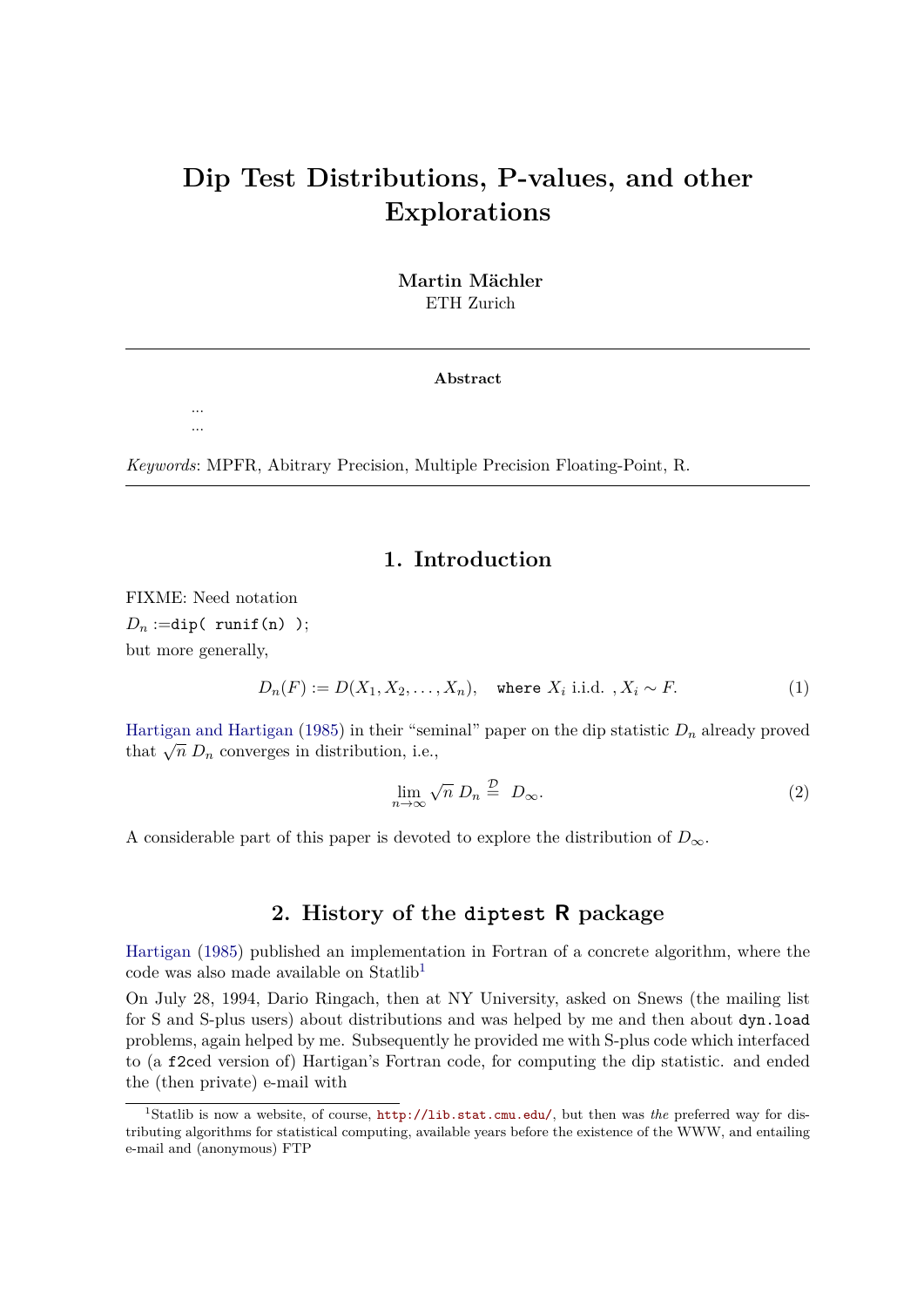I am not going to have time to set this up for submission to StatLib. If you want to do it, please go ahead.

Regards, Dario

- several important bug fixes; last one Oct./Nov. 2003

However, the Fortran code file <http://lib.stat.cmu.edu/apstat/217>, was last changed Thu 04 Aug 2005 03:43:28 PM CEST.

We have some results of the dip.dist of *before* the bug fix; notably the "dip of the dip" probabilities have changed considerably!!

- see rcs log of ../../src/dip.c

## **3. 21st Century Improvement of Hartigan**<sup>2</sup> **'s Table**

((

Use listing package (or so to more or less "cut & paste" the nice code in  $\ldots$  /../stuff/new-simul.Rout-1e6 ))

### **4. The Dip in the Dip's Distribution**

We have found empirically that the dip distribution itself starts with a "dip". Specifically, the minimal possible value of  $D_n$  is  $\frac{1}{2n}$  and the probability of reaching that value,

$$
P\left[D_n = \frac{1}{2n}\right],\tag{3}
$$

is large for small *n*.

E.g., consider an approximation of the dip distribution for  $n = 5$ ,

```
R> require("diptest") # after installing it ..
R> D5 <- replicate(10000, dip(runif(5)))
R> hist(D5, breaks=128, main = "Histogram of replicate(10'000, dip(runif(5))))")
```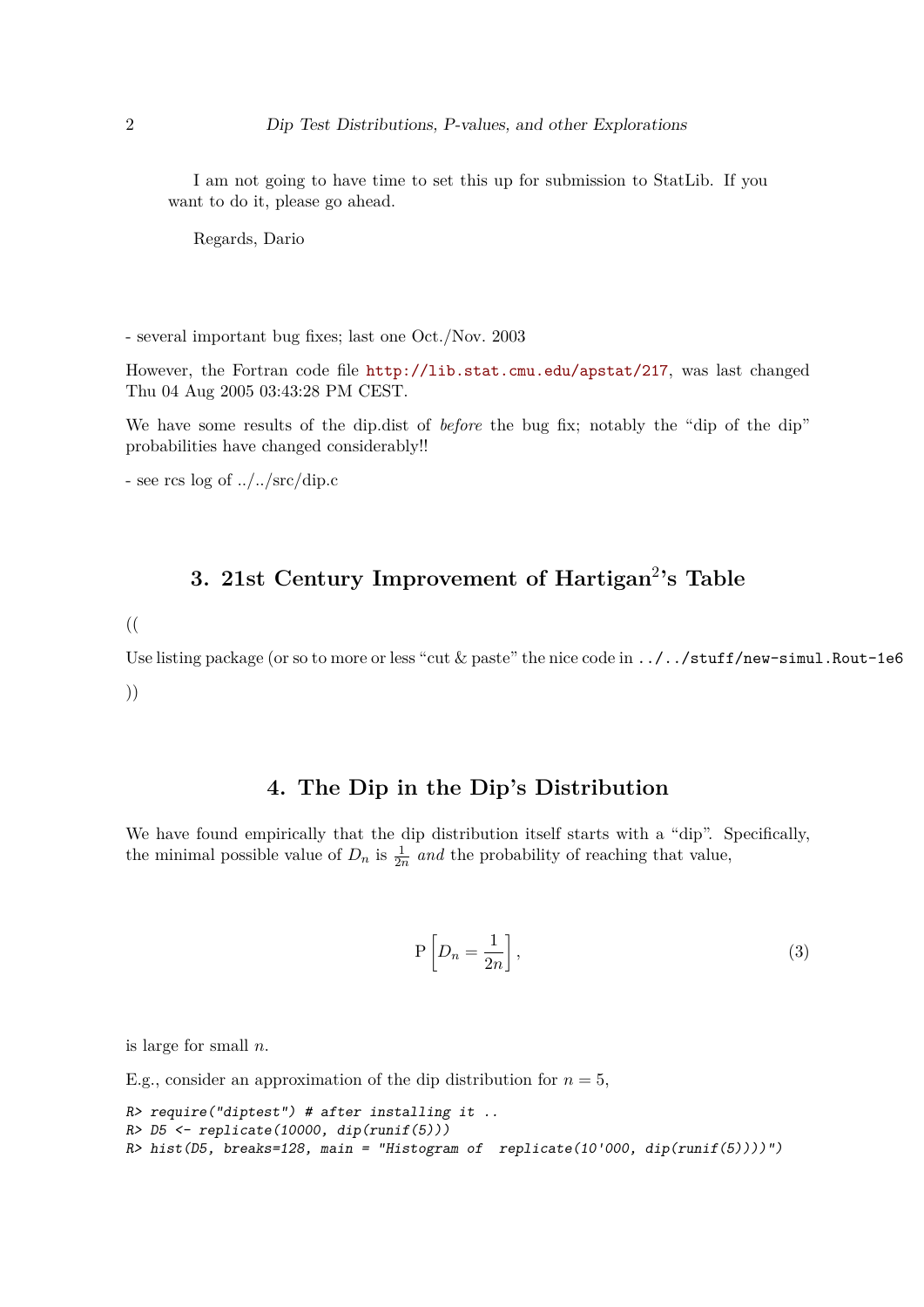

which looks as if there was a bug in the software — but that look is misleading! Note how the phenomenon is still visible for  $n = 8$ ,

```
R> D8 <- replicate(10000, dip(runif(8)))
R> hist(D8, breaks=128, main = "Histogram of replicate(10'000, dip(runif(8))))")
```


Note that there is another phenomenon, in addition to the point mass at  $1/(2n)$ , particularly visible, if we use *many* replicates,

*R> set.seed(11) R> n <- 11*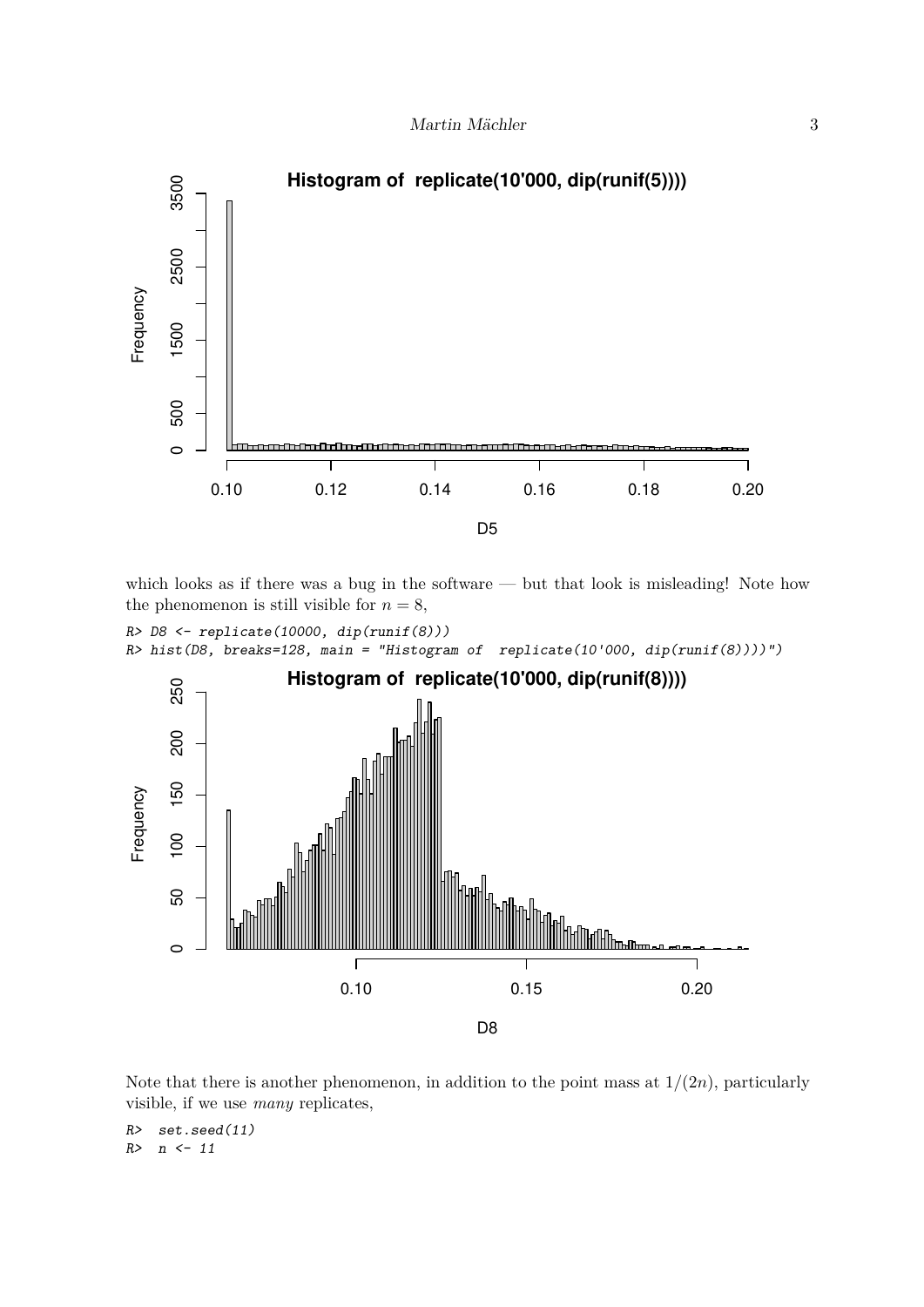

### FIXME: use '../../stuff/sim-minProb.R' and '../../stuff/minProb-anal.R'

Further, it can be seen that the *maximal* dip statistic is  $\frac{1}{4} = 0.25$  and this upper bound can be reached simply (for even *n*) using the the data  $(0,0,\ldots,0, 1,1,\ldots,1)$ , a bi-point mass with equal mass at both points.

### **5. P-values for the Dip Test**

Note that it is not obvious how to compute *p*-values for "the dip test", as that means determining the distribution of the test statistic, i.e.,  $D_n$  under the null hypothesis, but a natural null,  $H_o: F \in \{F \text{cadlag} \mid f := \frac{d}{dx}F is unimodal\}$  is too large. Hartigans'(1985) argued for using the uniform  $U[0,1]$  i.e.,  $F'(x) = f(x) = \mathbf{1}_{[0,1]}(x) = [0 \le x \le 1]$  (Iverson bracket) instead, even though they showed that it is not quite the "least favorable" one. Following Hartigans', we will define the *p*-value of an observed  $d_n$  as

$$
P_{d_n} := \mathcal{P}[D_n \ge d_n] := \mathcal{P}[\text{dip}(U_1, \dots, U_n) \ge d_n], \text{ where } U_i \sim U[0, 1], \text{ i.i.d.}
$$
 (4)

#### **5.1. Interpolating the Dip Table**

Because of the asymptotic distribution,  $\lim_{n\to\infty}\sqrt{n} D_n \stackrel{\mathcal{D}}{=} D_{\infty}$ , it is makes sense to consider the " $\sqrt{n}D_n$ "–scale, even for finite *n* values:

```
R> data(qDiptab)
R> dnqd <- dimnames(qDiptab)
R> (nn. <- as.integer(dnqd[["n"]]))
```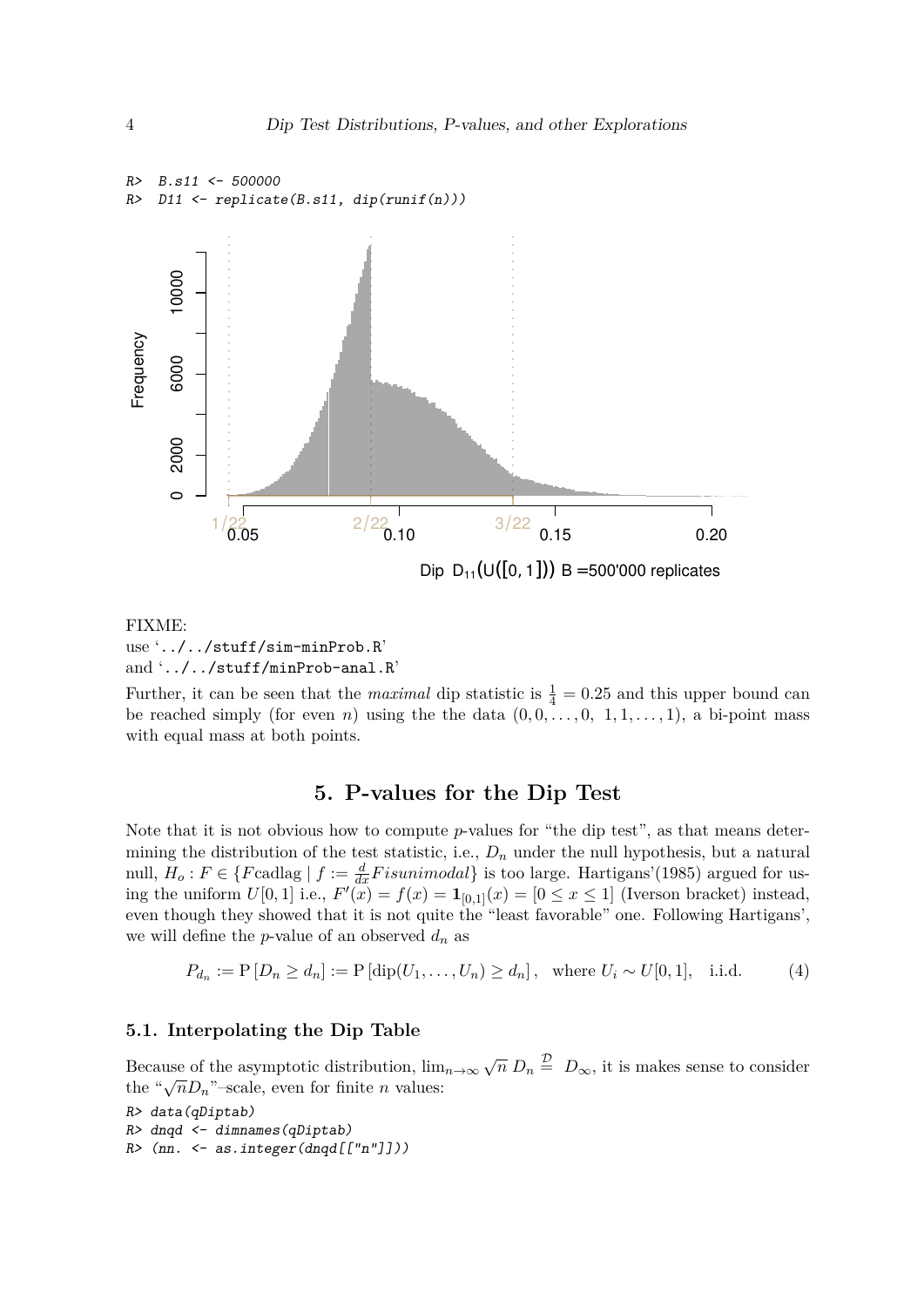```
[1] 4 5 6 7 8 9 10 15 20 30 50
[12] 100 200 500 1000 2000 5000 10000 20000 40000 72000
R> matplot(nn., qDiptab*sqrt(nn.), type ="o", pch=1, cex = 0.4,
        log="x", xlab="n [log scaled]",
        ylab = expression(sqrt(n) % * % q[D[n]]))R> ## Note that 1/2n is the first possible value (with finite mass),,
R> ## clearly visible for (very) small n:
R> lines(nn., sqrt(nn.)/(2*nn.), col=adjustcolor("yellow2",0.5), lwd=3)
R> P.p <- as.numeric(print(noquote(dnqd[["Pr"]])))
 [1] 0 0.01 0.02 0.05 0.1 0.2 0.3 0.4
 [9] 0.5 0.6 0.7 0.8 0.9 0.95 0.98 0.99
[17] 0.995 0.998 0.999 0.9995 0.9998 0.9999 0.99995 0.99998
[25] 0.99999 1
R> ## Now look at one well known data set:
R> D <- dip(x <- faithful$waiting)
R> n <- length(x)
R> points(n, sqrt(n)*D, pch=13, cex=2, col= adjustcolor("blue2",.5), lwd=2)
R> ## a simulated (approximate) $p$-value for D is
R> mean(D <= replicate(10000, dip(runif(n)))) ## ~ 0.002
[1] 0.0021
```


but we can use our table to compute a deterministic (but still approximate, as the table is from simulation too) *p*-value:

```
R> ## We are in this interval:
R> n0 <- nn.[i.n <- findInterval(n, nn.)]
R> n1 <- nn.[i.n +1] ; c(n0, n1)
[1] 200 500
R> f.n <- (n - n0)/(n1 - n0)# in [0, 1]
R> ## Now "find" y-interval:
```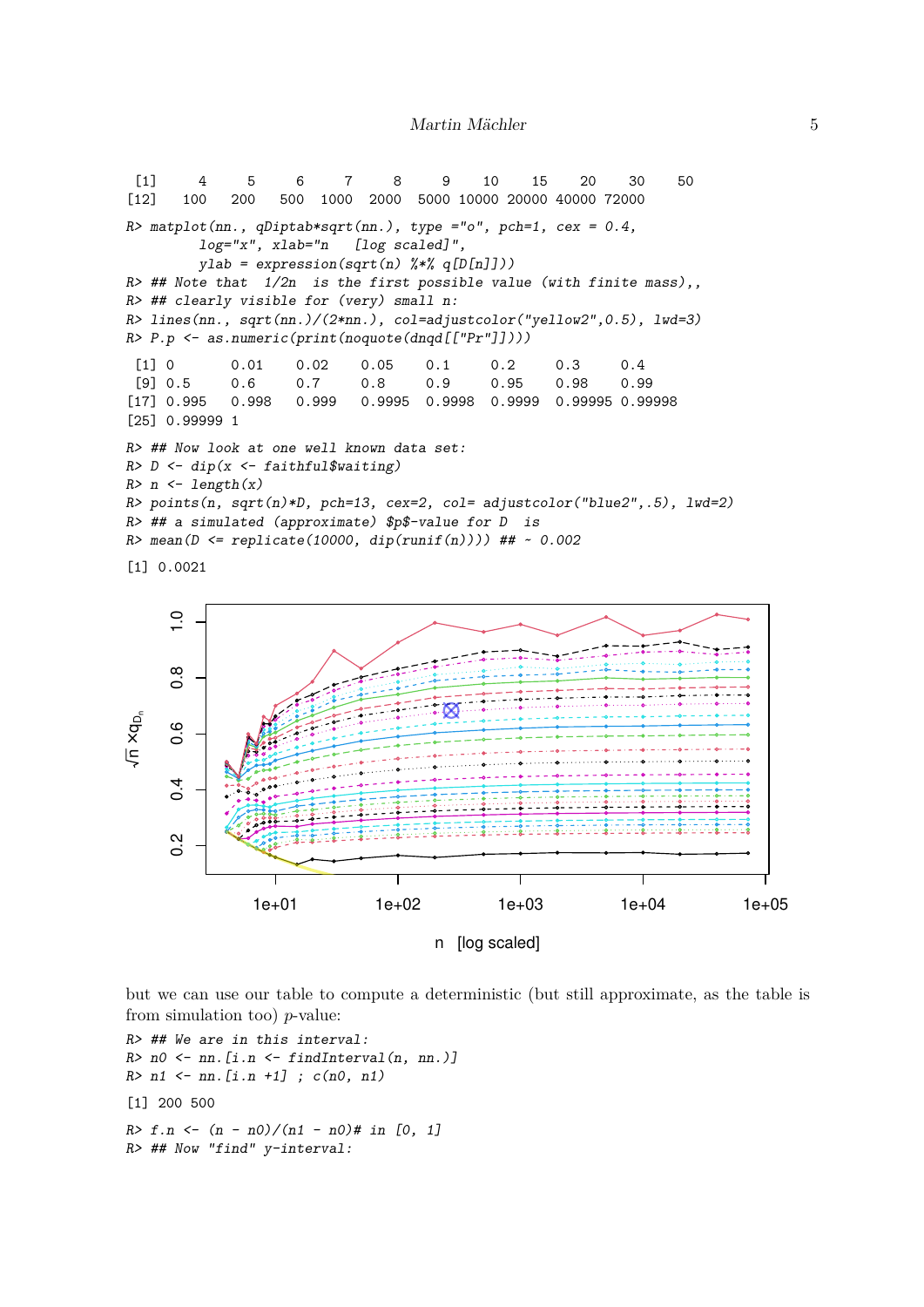```
R> y.0 <- sqrt(n0)* qDiptab[i.n ,]
R> y.1 <- sqrt(n1)* qDiptab[i.n+1,]
R> (Pval <- 1 - approx(y.0 + f.n*(y.1 - y.0),
                     P.p,
                     xout = sqrt(n) * D)[["y"]])
```
[1] 0.001809527

```
R> ## 0.018095
```
Finally, in May 2011, after several years of people asking for it, I have implemented a dip.test function which makes use of a — somewhat more sophisticated — interpolation scheme like the one above, to compute a  $p$ -value. As **qDiptab** has been based on  $10^6$  samples, the interpolation yields accurate *p*-values, unless in very extreme cases. Here is the small  $(n = 63)$  example from Hartigan<sup>2</sup>,

```
R> data(statfaculty)
R> dip.test(statfaculty)
```
Hartigans' dip test for unimodality / multimodality

```
data: statfaculty
D = 0.059524, p-value = 0.08672
alternative hypothesis: non-unimodal, i.e., at least bimodal
```
where, from a *p*-value of 8.7%, we'd conclude that there is not enough evidence against unimodality.

#### **5.2. Asymptotic Dip Distribution**

We have conducted extensive simulations in order to explore the limit distribution of  $D_{\infty}$ , i.e., the limit of  $\sqrt{n} D_n$ , [\(2\)](#page-0-1).

Our current R code is in ' ../../stuff/asymp-distrib.R ' but the simulation results (7 Megabytes for each *n*) cannot be assumed to be part of the package, nor maybe even to be simply accessible via the internet.

### **6. Less Conservative Dip Testing**

### **7. Session Info**

*R> toLatex(sessionInfo())*

- R version 4.1.0 alpha (2021-05-03 r80256), x86\_64-pc-linux-gnu
- Locale: LC CTYPE=de CH.UTF-8, LC NUMERIC=C, LC TIME=en US.UTF-8, LC\_COLLATE=C, LC\_MONETARY=en\_US.UTF-8, LC\_MESSAGES=C, LC\_PAPER=de\_CH.UTF-8, LC\_NAME=C, LC\_ADDRESS=C, LC\_TELEPHONE=C, LC\_MEASUREMENT=de\_CH.UTF-8, LC\_IDENTIFICATION=C
- Running under: Fedora 32 (Thirty Two)